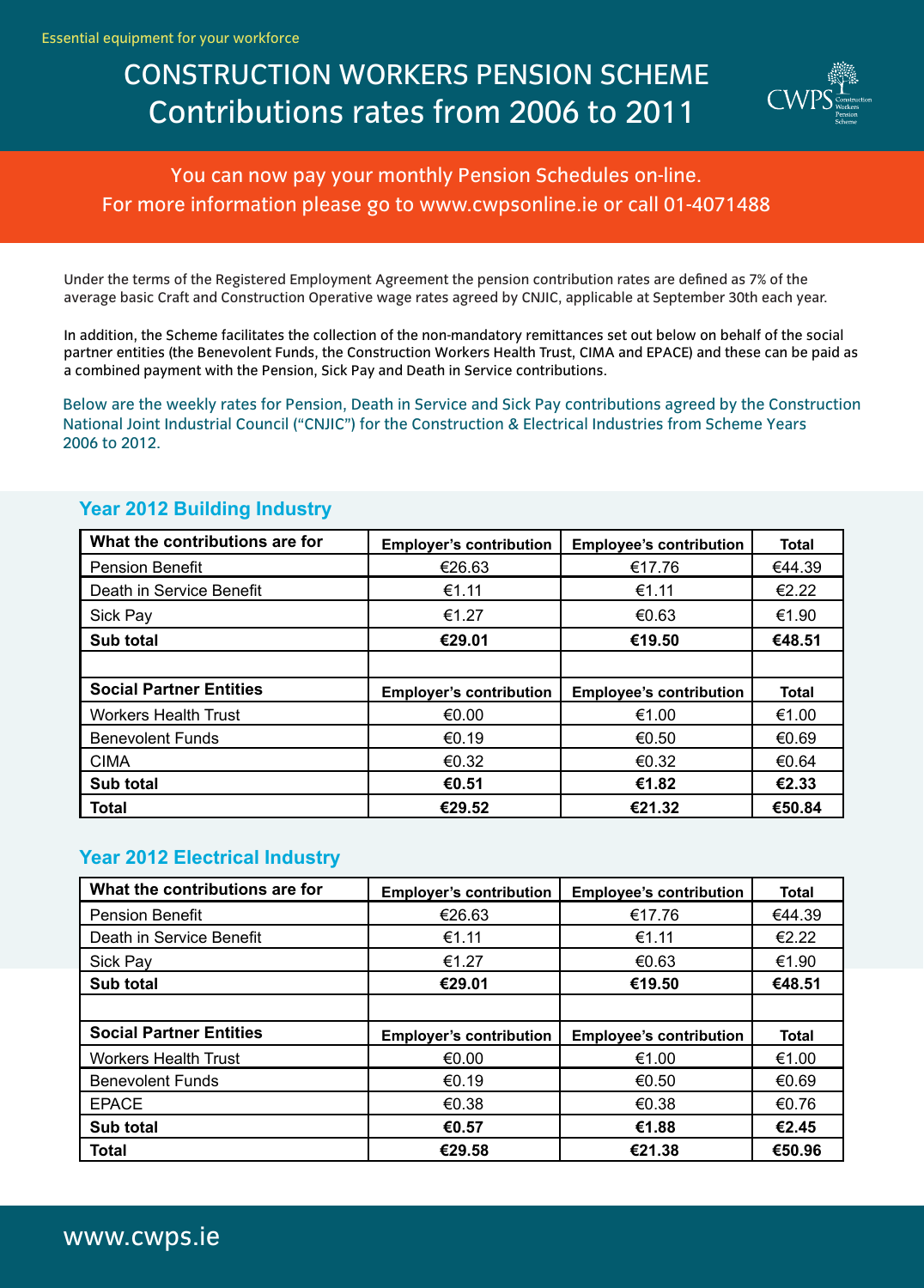

## **Year 2011 Building Industry**

| What the contributions are for | <b>Employer's contribution</b> | <b>Employee's contribution</b> | <b>Total</b> |
|--------------------------------|--------------------------------|--------------------------------|--------------|
| <b>Pension Benefit</b>         | €28.79                         | €19.20                         | €47.99       |
| Death in Service Benefit       | €1.11                          | €1.11                          | €2.22        |
| Sick Pay                       | €1.37                          | €0.69                          | €2.06        |
| Sub total                      | €31.27                         | €21.00                         | €52.27       |
|                                |                                |                                |              |
| <b>Social Partner Entities</b> | <b>Employer's contribution</b> | <b>Employee's contribution</b> | <b>Total</b> |
| <b>Workers Health Trust</b>    | €0.00                          | €1.00                          | €1.00        |
| <b>Benevolent Funds</b>        | €0.19                          | €0.50                          | €0.69        |
| <b>CIMA</b>                    | €0.32                          | €0.32                          | €0.64        |
| Sub total                      | €0.51                          | €1.82                          | €2.33        |
| <b>Total</b>                   | €31.78                         | €22.82                         | €54.60       |

# **Year 2011 Electrical Industry**

| What the contributions are for | <b>Employer's contribution</b> | <b>Employee's contribution</b> | <b>Total</b> |
|--------------------------------|--------------------------------|--------------------------------|--------------|
| <b>Pension Benefit</b>         | €28.79                         | €19.20                         | €47.99       |
| Death in Service Benefit       | €1.11                          | €1.11                          | €2.22        |
| <b>Sick Pay</b>                | €1.37                          | €0.69                          | €2.06        |
| Sub total                      | €31.27                         | €21.00                         | €52.27       |
|                                |                                |                                |              |
|                                |                                |                                |              |
| <b>Social Partner Entities</b> | <b>Employer's contribution</b> | <b>Employee's contribution</b> | <b>Total</b> |
| <b>Workers Health Trust</b>    | €0.00                          | €1.00                          | €1.00        |
| <b>Benevolent Funds</b>        | €0.19                          | €0.50                          | €0.69        |
| <b>EPACE</b>                   | €0.38                          | €0.38                          | €0.76        |
| Sub total                      | €0.57                          | €1.88                          | €2.45        |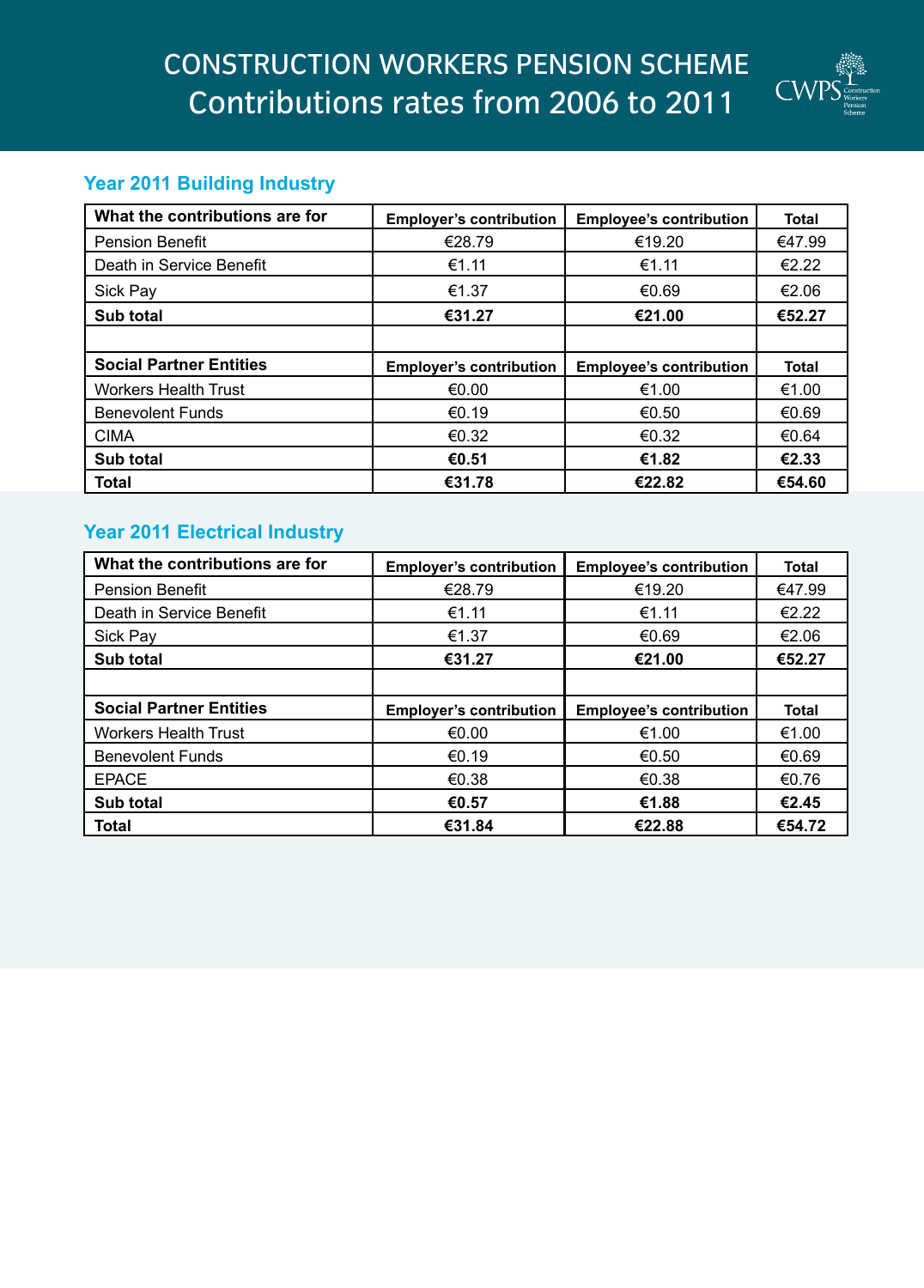

## **Year 2010 Building Industry**

| What the contributions are for | <b>Employer's contribution</b> | <b>Employee's contribution</b> | <b>Total</b> |
|--------------------------------|--------------------------------|--------------------------------|--------------|
| <b>Pension Benefit</b>         | €28.79                         | €19.20                         | €47.99       |
| Death in Service Benefit       | €1.11                          | €1.11                          | €2.22        |
| Sick Pay                       | €1.37                          | €0.69                          | €2.06        |
| Sub total                      | €31.27                         | €21.00                         | €52.27       |
|                                |                                |                                |              |
|                                |                                |                                |              |
| <b>Social Partner Entities</b> | <b>Employer's contribution</b> | <b>Employee's contribution</b> | <b>Total</b> |
| <b>Workers Health Trust</b>    | €0.00                          | €1.00                          | €1.00        |
| <b>Benevolent Funds</b>        | €0.19                          | €0.50                          | €0.69        |
| <b>CIMA</b>                    | €0.32                          | €0.32                          | €0.64        |
| Sub total                      | €0.51                          | €1.82                          | €2.33        |

### **Year 2010 Electrical Industry**

| What the contributions are for | <b>Employer's contribution</b> | <b>Employee's contribution</b> | <b>Total</b> |
|--------------------------------|--------------------------------|--------------------------------|--------------|
| <b>Pension Benefit</b>         | €28.79                         | €19.20                         | €47.99       |
| Death in Service Benefit       | €1.11                          | €1.11                          | €2.22        |
| Sick Pay                       | €1.37                          | €0.69                          | €2.06        |
| Sub total                      | €31.27                         | €21.00                         | €52.27       |
|                                |                                |                                |              |
| <b>Social Partner Entities</b> | <b>Employer's contribution</b> | <b>Employee's contribution</b> | <b>Total</b> |
|                                |                                |                                |              |
| <b>Workers Health Trust</b>    | €0.00                          | €1.00                          | €1.00        |
| <b>Benevolent Funds</b>        | €0.19                          | €0.50                          | €0.69        |
| <b>EPACE</b>                   | €0.38                          | €0.38                          | €0.76        |
| Sub total                      | €0.57                          | €1.88                          | €2.45        |

### **Year 2009 Building Industry**

| What the contributions are for | <b>Employer's contribution</b> | <b>Employee's contribution</b> | <b>Total</b> |
|--------------------------------|--------------------------------|--------------------------------|--------------|
| <b>Pension Benefit</b>         | €28.79                         | €19.20                         | €47.99       |
| Death in Service Benefit       | €1.11                          | €1.11                          | €2.22        |
| Sick Pay                       | €1.37                          | €0.69                          | €2.06        |
| Sub total                      | €31.27                         | €21.00                         | €52.27       |
|                                |                                |                                |              |
| <b>Social Partner Entities</b> | <b>Employer's contribution</b> | <b>Employee's contribution</b> | <b>Total</b> |
| <b>Workers Health Trust</b>    |                                |                                |              |
|                                | €0.00                          | €1.00                          | €1.00        |
| <b>Benevolent Funds</b>        | €0.19                          | €0.50                          | €0.69        |
| <b>CIMA</b>                    | €0.32                          | €0.32                          | €0.64        |
| Sub total                      | €0.51                          | €1.82                          | €2.33        |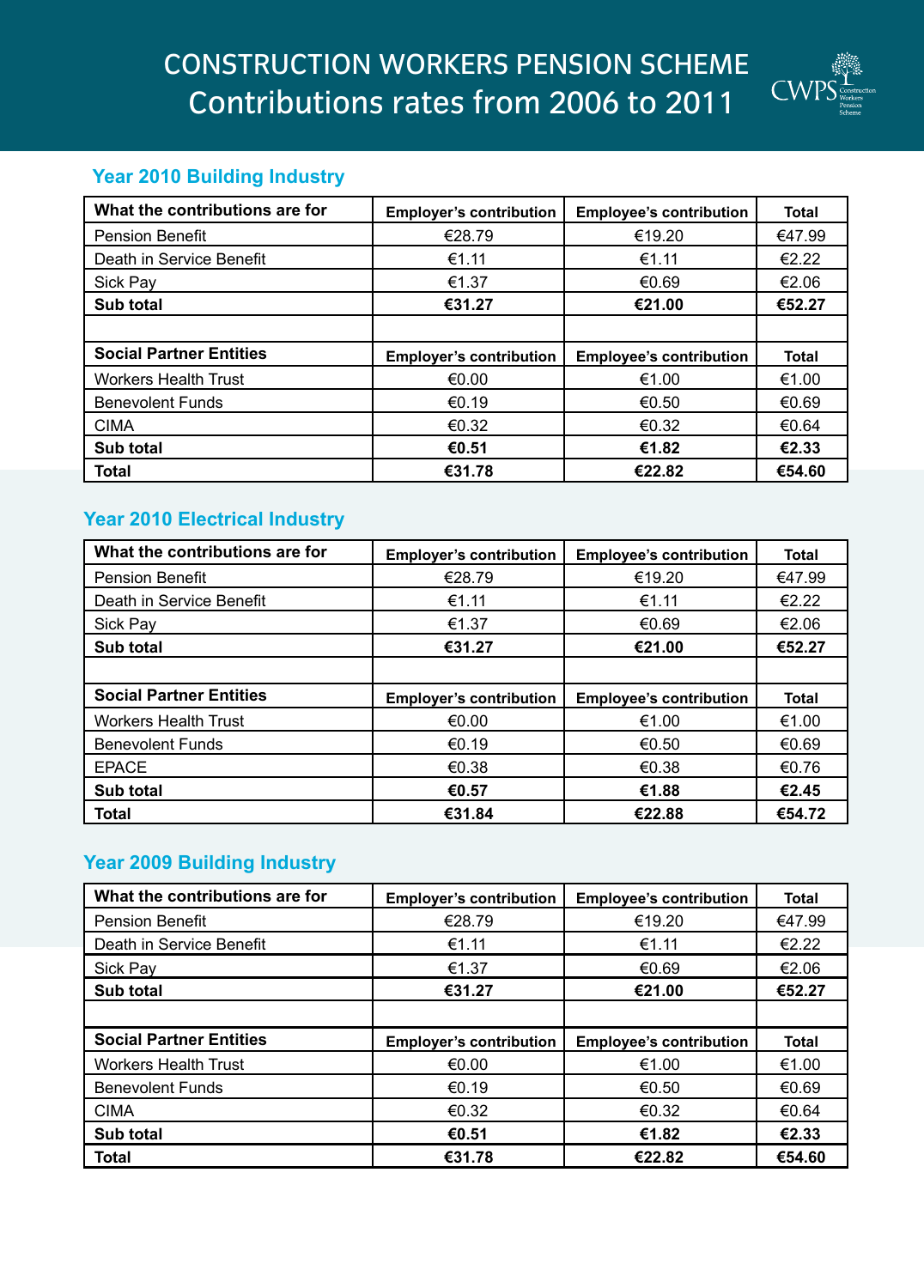

### **Year 2009 Electrical Industry**

| What the contributions are for | <b>Employer's contribution</b> | <b>Employee's contribution</b> | <b>Total</b> |
|--------------------------------|--------------------------------|--------------------------------|--------------|
| <b>Pension Benefit</b>         | €28.79                         | €19.20                         | €47.99       |
| Death in Service Benefit       | €1.11                          | €1.11                          | €2.22        |
| Sick Pay                       | €1.37                          | €0.69                          | €2.06        |
| Sub total                      | €31.27                         | €21.00                         | €52.27       |
|                                |                                |                                |              |
|                                |                                |                                |              |
| <b>Social Partner Entities</b> | <b>Employer's contribution</b> | <b>Employee's contribution</b> | <b>Total</b> |
| <b>Workers Health Trust</b>    | €0.00                          | €1.00                          | €1.00        |
| <b>Benevolent Funds</b>        | €0.19                          | €0.50                          | €0.69        |
| <b>EPACE</b>                   | €0.38                          | €0.38                          | €0.76        |
| Sub total                      | €0.57                          | €1.88                          | €2.45        |

## **Year 2008 Building Industry**

| What the contributions are for | <b>Employer's contribution</b> | <b>Employee's contribution</b> | <b>Total</b> |
|--------------------------------|--------------------------------|--------------------------------|--------------|
| <b>Pension Benefit</b>         | €28.09                         | €18.73                         | €46.82       |
| Death in Service Benefit       | €1.11                          | €1.11                          | €2.22        |
| Sick Pay                       | €1.34                          | €0.67                          | €2.01        |
| Sub total                      | €30.54                         | €20.51                         | €51.05       |
|                                |                                |                                |              |
| <b>Social Partner Entities</b> | <b>Employer's contribution</b> | <b>Employee's contribution</b> | <b>Total</b> |
| <b>Workers Health Trust</b>    | €0.00                          | €1.00                          | €1.00        |
| <b>Benevolent Funds</b>        | €0.19                          | €0.50                          | €0.69        |
| <b>CIMA</b>                    | €0.32                          | €0.32                          | €0.64        |
| Sub total                      | €0.51                          | €1.82                          | €2.33        |
| <b>Total</b>                   | €31.05                         | €22.33                         | €53.38       |

## **Year 2008 Electrical Industry**

| What the contributions are for | <b>Employer's contribution</b> | <b>Employee's contribution</b> | <b>Total</b> |
|--------------------------------|--------------------------------|--------------------------------|--------------|
| <b>Pension Benefit</b>         | €28.09                         | €18.73                         | €46.82       |
| Death in Service Benefit       | €1.11                          | €1.11                          | €2.22        |
| Sick Pay                       | €1.34                          | €0.67                          | €2.01        |
| Sub total                      | €30.54                         | €20.51                         | €51.05       |
|                                |                                |                                |              |
| <b>Social Partner Entities</b> | <b>Employer's contribution</b> | <b>Employee's contribution</b> | <b>Total</b> |
| <b>Workers Health Trust</b>    | €0.00                          | €1.00                          | €1.00        |
| <b>Benevolent Funds</b>        | €0.19                          | €0.50                          | €0.69        |
| <b>EPACE</b>                   | €0.38                          | €0.38                          | €0.76        |
| Sub total                      | €0.57                          | €1.88                          | €2.45        |
| <b>Total</b>                   | €31.11                         | €22.39                         | €53.50       |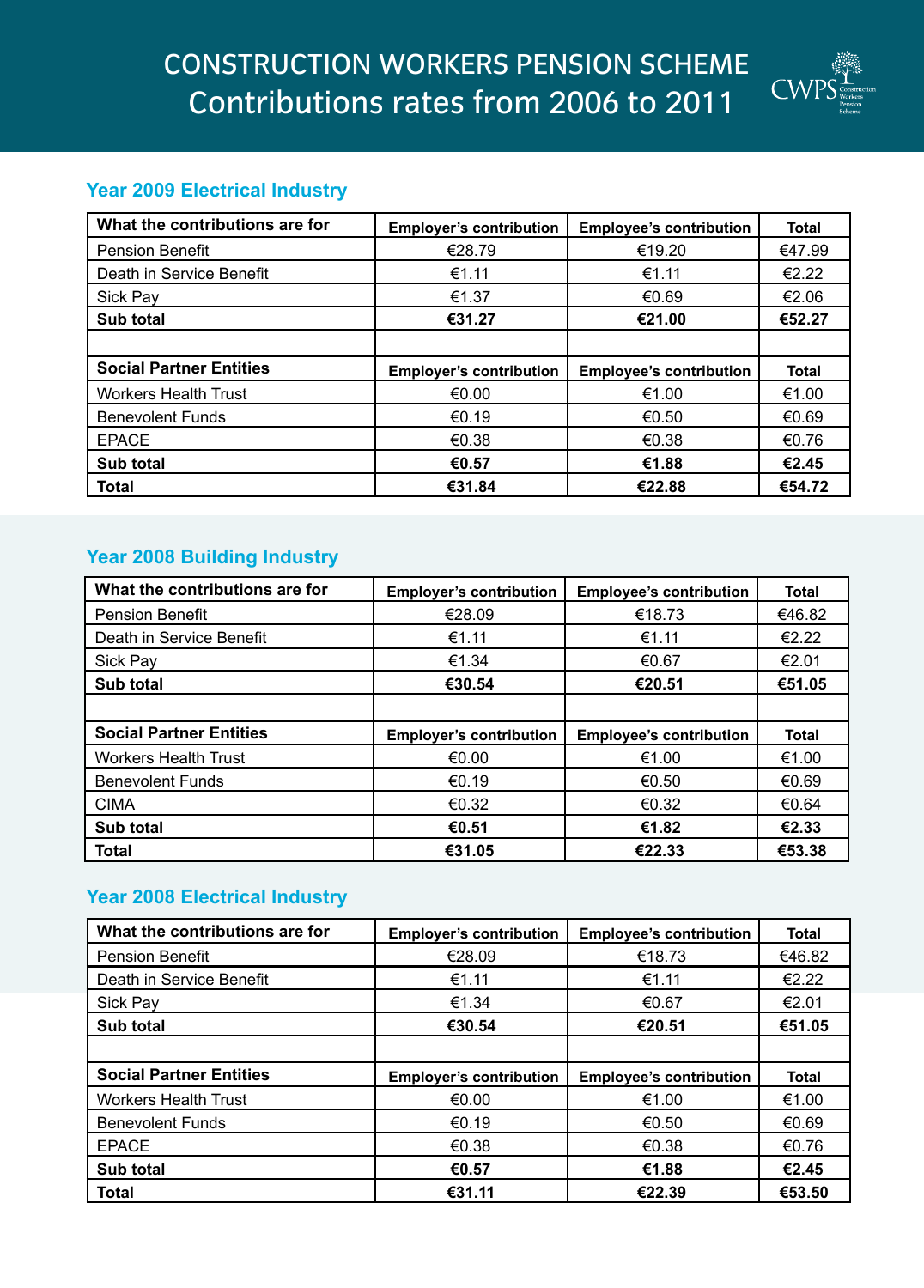

## **Year 2007 Building Industry**

| What the contributions are for | <b>Employer's contribution</b> | <b>Employee's contribution</b> | <b>Total</b> |
|--------------------------------|--------------------------------|--------------------------------|--------------|
| <b>Pension Benefit</b>         | €26.88                         | €17.92                         | €44.80       |
| Death in Service Benefit       | €1.11                          | €1.11                          | €2.22        |
| <b>Sick Pay</b>                | €1.28                          | €0.64                          | €1.92        |
| Sub total                      | €29.27                         | €19.67                         | €48.94       |
|                                |                                |                                |              |
| <b>Social Partner Entities</b> | <b>Employer's contribution</b> | <b>Employee's contribution</b> | <b>Total</b> |
| <b>Workers Health Trust</b>    | €0.00                          | €1.00                          | €1.00        |
| <b>Benevolent Funds</b>        | €0.19                          | €0.50                          | €0.69        |
| <b>CIMA</b>                    | €0.32                          | €0.32                          | €0.64        |
| Sub total                      | €0.51                          | €1.82                          | €2.33        |
| <b>Total</b>                   | €29.78                         | €21.49                         | €51.27       |

#### **Year 2007 Electrical Industry**

| What the contributions are for | <b>Employer's contribution</b> | <b>Employee's contribution</b> | <b>Total</b> |
|--------------------------------|--------------------------------|--------------------------------|--------------|
| <b>Pension Benefit</b>         | €26.88                         | €17.92                         | €44.80       |
| Death in Service Benefit       | €1.11                          | €1.11                          | €2.22        |
| <b>Sick Pay</b>                | €1.28                          | €0.64                          | €1.92        |
| Sub total                      | €29.27                         | €19.67                         | €48.94       |
|                                |                                |                                |              |
| <b>Social Partner Entities</b> | <b>Employer's contribution</b> | <b>Employee's contribution</b> | <b>Total</b> |
| <b>Workers Health Trust</b>    | €0.00                          | €1.00                          | €1.00        |
| <b>Benevolent Funds</b>        | €0.19                          | €0.50                          | €0.69        |
| <b>EPACE</b>                   | €0.38                          | €0.38                          | €0.76        |
| Sub total                      | €0.57                          | €1.88                          | €2.45        |
| <b>Total</b>                   | €29.84                         | €21.55                         | €51.39       |

## **Year 2006 Building Industry**

| What the contributions are for | <b>Employer's contribution</b> | <b>Employee's contribution</b> | <b>Total</b> |
|--------------------------------|--------------------------------|--------------------------------|--------------|
| <b>Pension Benefit</b>         | €21.74                         | €14.50                         | €36.24       |
| Death in Service Benefit       | €1.11                          | €1.11                          | €2.22        |
| <b>Sick Pay</b>                | €1.23                          | €0.61                          | €1.84        |
| Sub total                      | €24.08                         | €16.22                         | €40.30       |
|                                |                                |                                |              |
|                                |                                |                                |              |
| <b>Social Partner Entities</b> | <b>Employer's contribution</b> | <b>Employee's contribution</b> | <b>Total</b> |
| <b>Workers Health Trust</b>    | €0.00                          | €1.00                          | €1.00        |
| <b>Benevolent Funds</b>        | €0.19                          | €0.50                          | €0.69        |
| <b>CIMA</b>                    | €0.32                          | €0.32                          | €0.64        |
| Sub total                      | €0.51                          | €1.82                          | €2.33        |